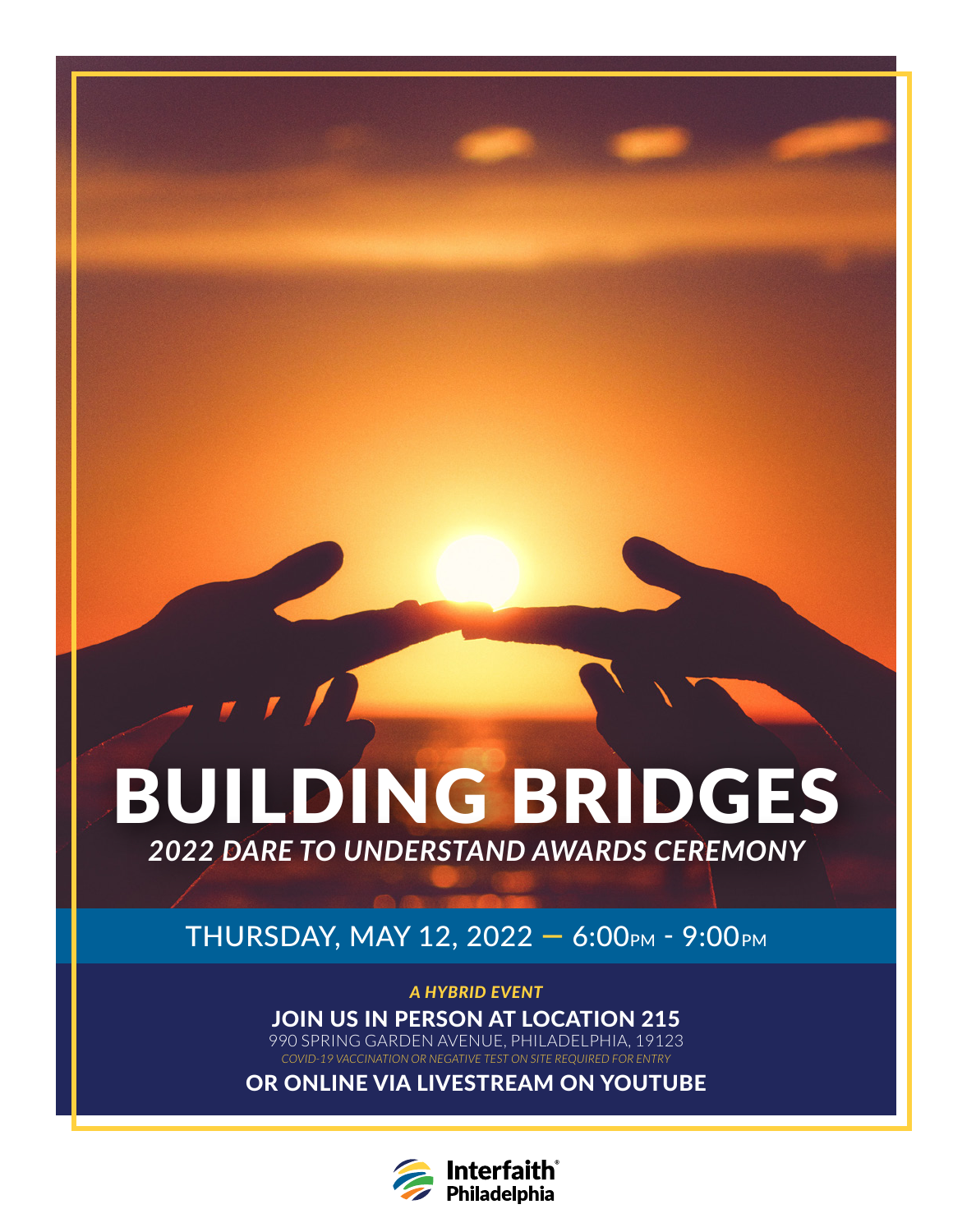## JOIN US IN RECOGNIZING THE CATHOLIC COMMUNITY'S FOUNDATIONAL CONTRIBUTION TO INTERFAITH WORK





Join Interfaith Philadelphia as we highlight the contribution of the Catholic community to interfaith work and celebrate two of our home-grown heroes, Monsignor Michael Carroll and Sister Maria Hornung, MMS.

This year, we turn our focus to the untold stories, the seemingly ordinary yet extraordinarily significant actions of our local leaders. Msgr. Carroll and Sr. Maria contributed to the foundational components of Philadelphia's bridges to understanding, the bridges over which we still walk, often without noticing. Join us to hear the stories of the role of the Catholic community in laying the cornerstones of interfaith work in Philadelphia.

Msgr. Carroll and Sr. Maria's groundbreaking work was rooted in Philadelphia, yet their reach has extended far beyond. We are thrilled to honor their leadership, rooted in Catholic social teachings, and their commitment to interfaith work in the Philadelphia region. Join us as we highlight these champions of interfaith work who helped build critical supports for the bridges across which we travel today.

## AN OUTLINE OF THE EVENING

SPONSOR RECEPTION

**6:00PM - 7:00PM**

Doors open at 5:45pm.

Elegant vegetarian hors d'oeuvres, served individually for COVID-19 safety.

*DARE TO UNDERSTAND* AWARDS CEREMONY **7:00PM - 8:15PM**

DESSERT RECEPTION 8:15<sub>PM</sub>

Doors open at 6:45pm.

Honoring *Msgr. Michael Carroll* and *Sr. Maria Hornung*. Featuring [2022 Philadelphia](https://libwww.freelibrary.org/programs/poet-laureate/)  Poet Laureate *[Airea Dee Matthews](https://libwww.freelibrary.org/programs/poet-laureate/)* and the *All Catholic Jazz Band* musicians.

Desserts wrapped individually for COVID-19 safety.